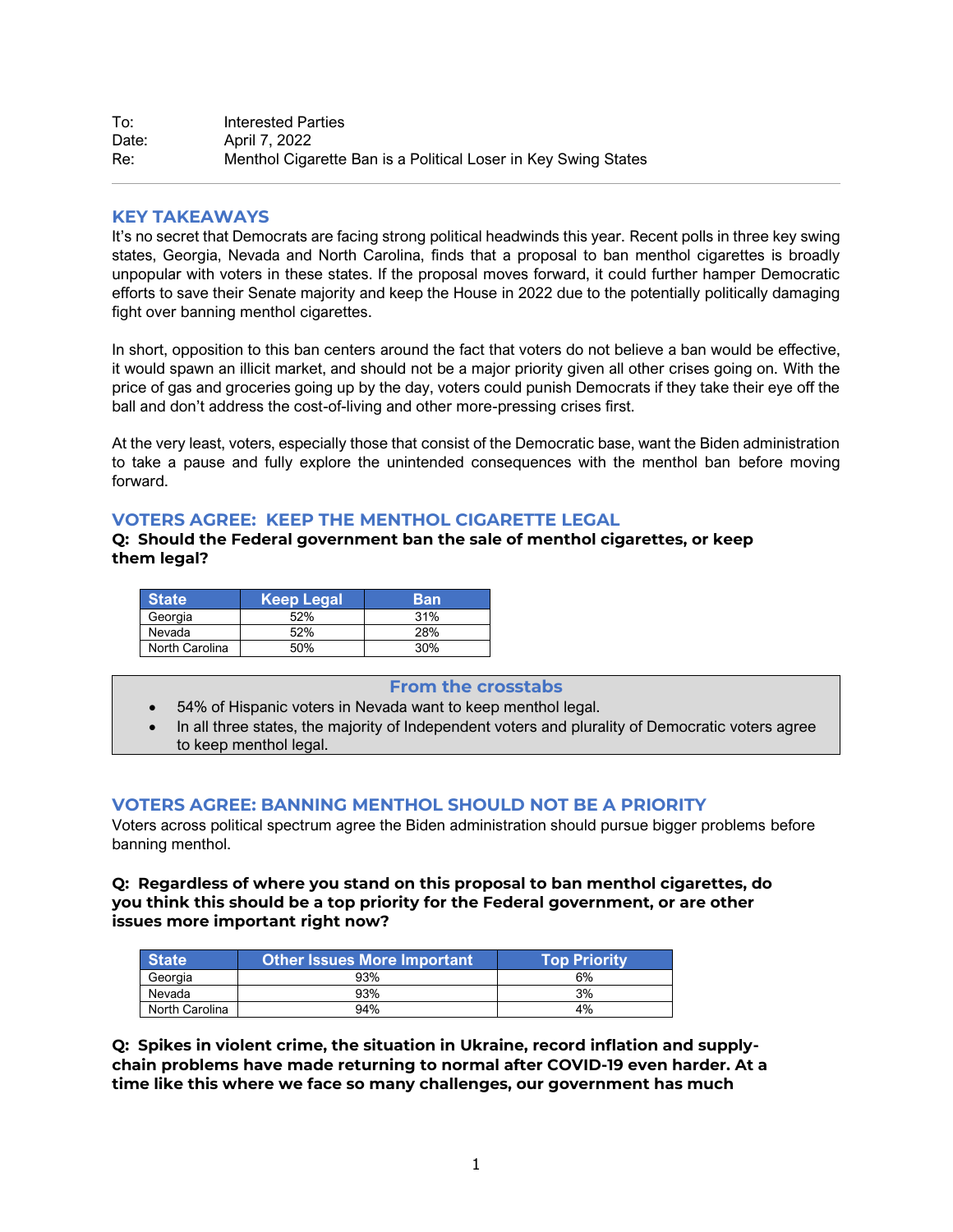**bigger problems to fix right now than to spend their time banning menthol cigarettes."**

| <b>State</b>   | <b>Strongly/Somewhat</b><br><b>Agree</b> | <b>Strongly/Somewhat</b><br><b>Disagree</b> |  |
|----------------|------------------------------------------|---------------------------------------------|--|
| Georgia        | 86%                                      | 10%                                         |  |
| Nevada         | 87%                                      | 9%                                          |  |
| North Carolina | 86%                                      | 10%                                         |  |

#### **From the crosstabs**

Voters feel very strongly that the Biden administration should pursue bigger problems before banning menthol. 71% of voters in Georgia and North Carolina and 66% of voters stated they "Strongly Agree" there are more important issues than banning menthol cigarettes.

## **VOTERS AGREE: MENTHOL BAN WOULD NOT WORK AT REDUCING TOBACCO USE & PROTECTING KIDS**

**Q: Proponents of a menthol ban argue that it's necessary to protect kids from smoking or vaping and will work to reduce tobacco use. Opponents argue that it sends the wrong message that regular tobacco products are safer and people will just switch to other products. Do you think that this ban would be effective at reducing tobacco use or not?**

| <b>State</b>   | <b>Would Not Be Effective</b> | Would Be Effective <sup>1</sup> |
|----------------|-------------------------------|---------------------------------|
| Georgia        | 67%                           | 22%                             |
| Nevada         | 66%                           | 22%                             |
| North Carolina | 67%                           | 20%                             |

#### **From the crosstabs**

Female voters overwhelmingly stated that they believed menthol ban would not be effective at reducing tobacco use and protecting kids (67% in NV, 66% in NC and 60% in GA).

## **VOTERS AGREE: MENTHOL BAN WOULD CREATE AN ILLICIT MARKET**

**Q: The illegal black-market sale of cigarettes is already a \$10 billion criminal enterprise in the United States. A ban on menthol cigarettes wouldn't stop the sale of this product, it would push the product out of legitimate stores and onto street corners where gangs and violent criminals sell and generate profit for organized crime.**

| <b>State</b>   | <b>Strongly/Somewhat</b><br><b>Agree</b> | <b>Strongly/Somewhat</b><br><b>Disagree</b> |  |  |
|----------------|------------------------------------------|---------------------------------------------|--|--|
| Georgia        | 66%                                      | 24%                                         |  |  |
| Nevada         | 62%                                      | 29%                                         |  |  |
| North Carolina | 66%                                      | 24%                                         |  |  |

#### **From the crosstabs**

- 77% of Hispanics in Nevada agree that a menthol cigarette ban would exacerbate an illicit market that would benefit gangs and organized crime.
- 65% of Independents and 60% of Democratic voters in Georgia agree that a menthol cigarette ban would exacerbate an illicit market that would benefit gangs and organized crime.
- 64% of Independents and 58% of Democratic voters in North Carolina agree that a menthol cigarette ban would exacerbate an illicit market that would benefit gangs and organized crime.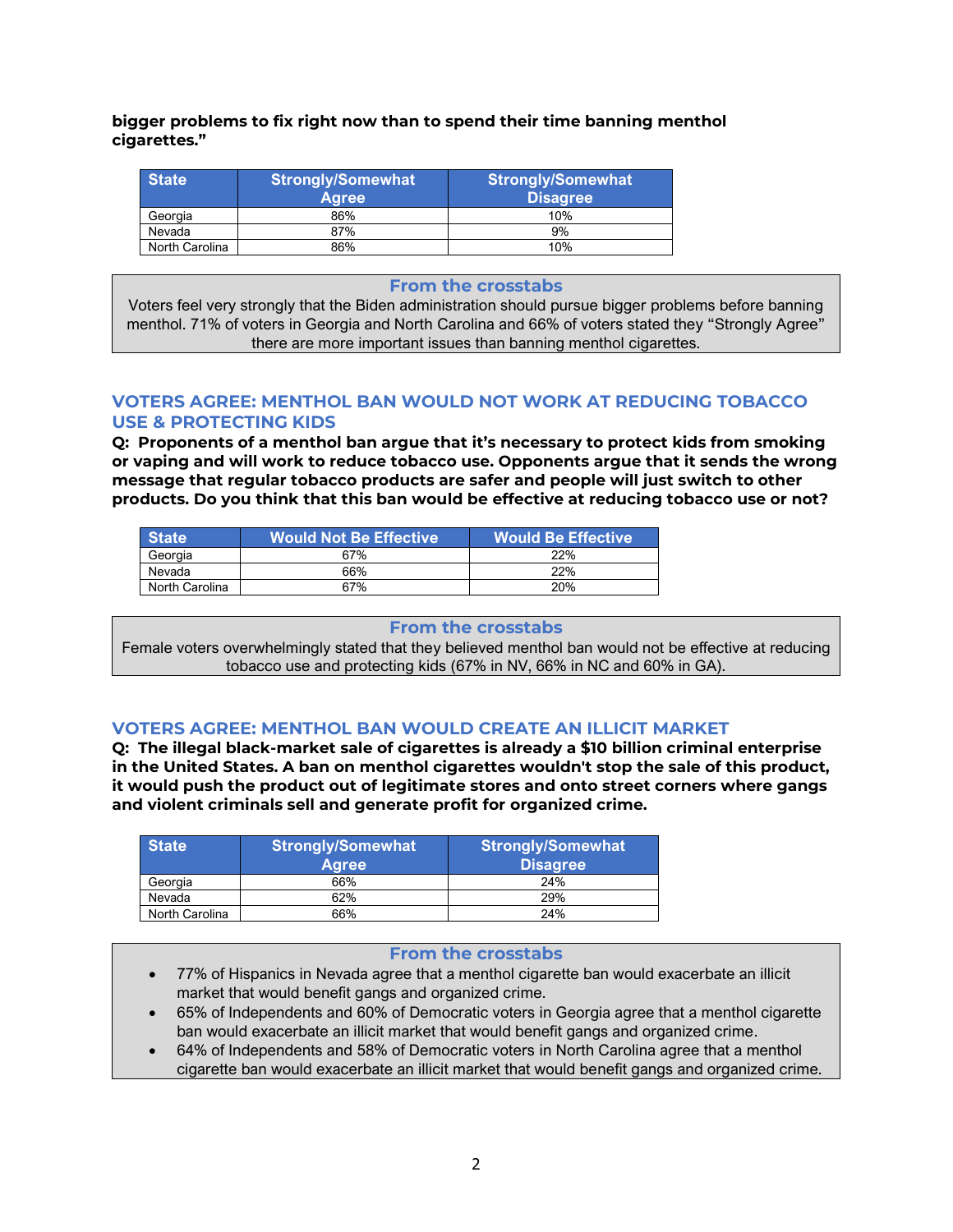## **VOTERS AGREE: WOULD BE LESS LIKELY TO VOTE FOR CANDIDATES WHO SUPPORT MENTHOL BAN**

**Q: Would you be more likely or less likely to vote for a candidate in your district who vocally supported this proposal to ban menthol cigarettes?**

| <b>State</b>   | <b>Less Likely to Vote For</b><br><b>Menthol Ban Supporter</b> | More Likely to Vote For<br><b>Menthol Ban Supporter</b> |  |
|----------------|----------------------------------------------------------------|---------------------------------------------------------|--|
| Georgia        | 44%                                                            | 25%                                                     |  |
| Nevada         | 49%                                                            | 21%                                                     |  |
| North Carolina | 46%                                                            | 23%                                                     |  |

#### **From the crosstabs**

- In Nevada, 60% of Hispanic voters would be less likely to vote for a candidate who vocally supports a proposal to ban menthol cigarettes.
- In North Carolina, 52% of Independents would be less likely to vote for a candidate who vocally supports a proposal to ban menthol cigarettes.

## **VOTERS AGREE: BIDEN ADMINISTRATION SHOULD TAKE PAUSE ON BAN**

**Q: There are legitimate concerns – such as unintended consequences, rise in crime and job losses – in relation to the banning of menthol cigarettes and the Biden administration should fully explore these concerns before implementing the ban."**

| <b>State</b>   | <b>Strongly/Somewhat</b><br><b>Agree</b> | <b>Strongly/Somewhat</b><br><b>Disagree</b> |  |
|----------------|------------------------------------------|---------------------------------------------|--|
| Georgia        | 62%                                      | 27%                                         |  |
| Nevada         | 61%                                      | 28%                                         |  |
| North Carolina | 63%                                      | 27%                                         |  |

## **From the crosstabs**

- 71% of Democratic voters and 72% of Hispanic voters in Nevada agree the Biden administration should take a pause.
- 60% of Democratic voters in Georgia and 61% in North Carolina agree the Biden administration should take a pause.